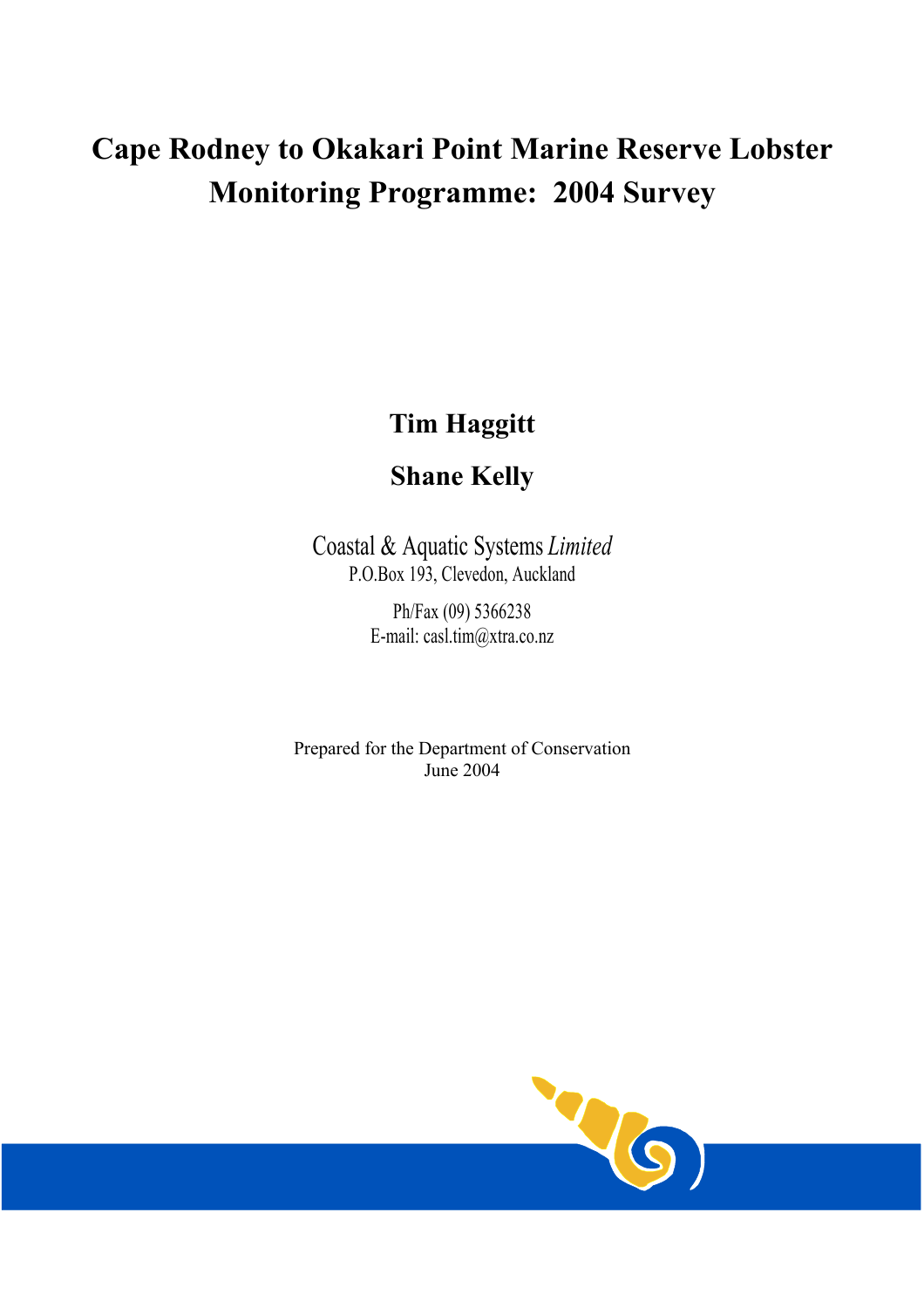### **Table of Contents**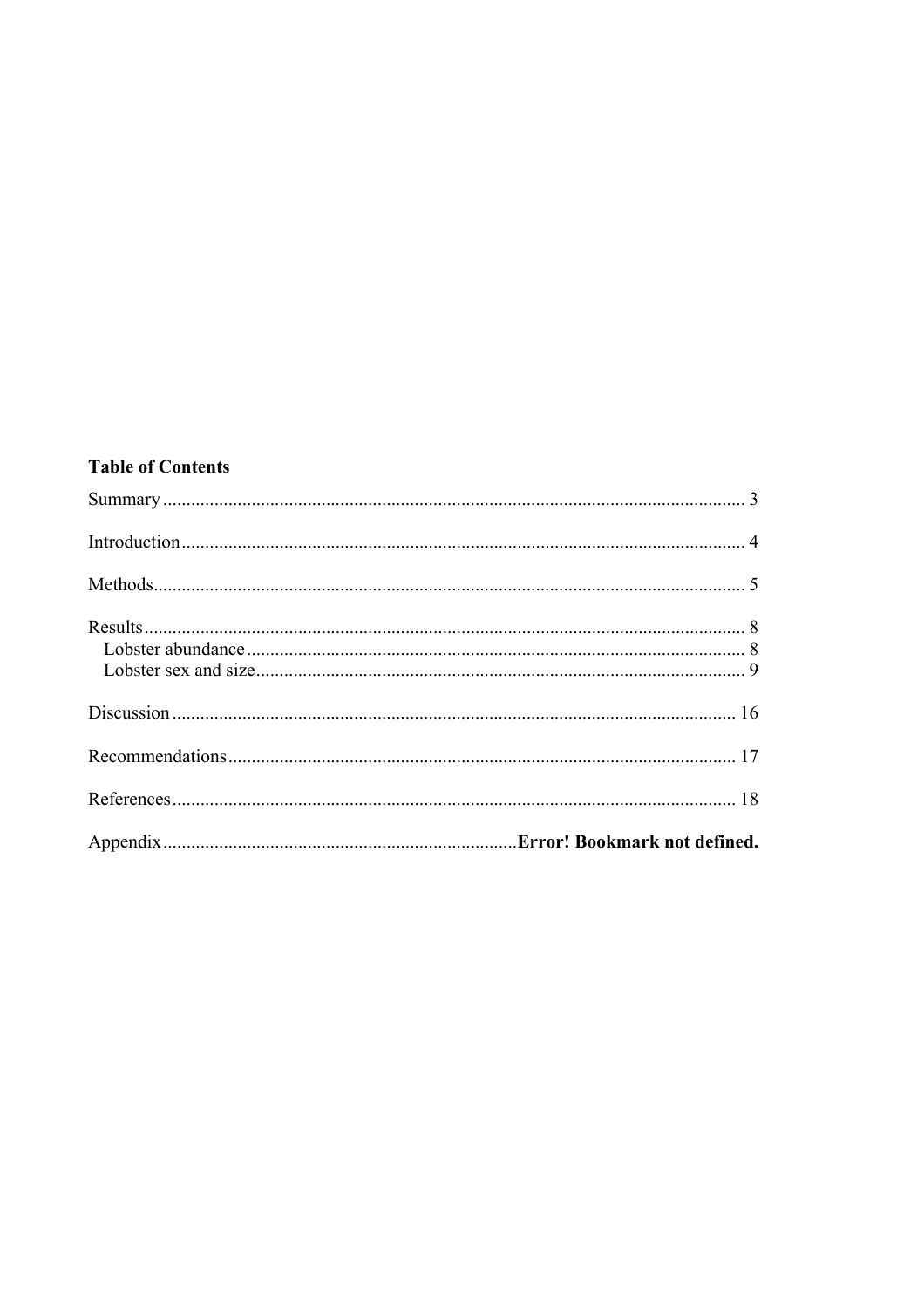#### **Summary**

Between 1995 and 2001, *Jasus edwardsii* abundance within the Cape Rodney to Okakari Point Marine Reserve declined by approximately 80%. Since then, abundance has increased steadily at a mean annual rate of  $\sim$  50 % per year. The increase is driven by strong recruitment, ongrowth, and the relatively high survival of juveniles entering the adult population. In contrast, no significant change in the unprotected lobster population was recorded over the same period.

In 2004, overall lobster abundance within the reserve was the highest recorded (15.5 lobsters per  $500m^2 \pm 2.6$  s.e.) since the inception of the annual monitoring programme in 2000, and was approximately 15 times higher than in unprotected (control) sites. Using the relative difference in lobster abundance and assuming that:

- lobster populations of the 6 unprotected sites surveyed are representative of the general Leigh coastline, and
- habitat within the reserve is representative of the wider area,

then the 5 km long Cape Rodney to Okakari Point Marine Reserve contains the equivalent number of lobsters from 75 km of fished, Leigh coastline.

For most surveys there were positive linear relationships between sub-legal and legal-sized lobsters. Given that the habitats found in reserve and non-reserve sites are similar, this suggests that the presence of larger lobsters may influence the survival and/or retention of smaller lobsters. However, large numbers of small juveniles led to a decrease in the mean size of protected lobsters between 2001-2004, concurrent with a slight decrease in large (> 170 mm) legal-sized lobsters in the 2004 sample. The recent reduction in large lobsters from the reserve population may reflect fishing activity on the reserve boundary.

The lower abundance and smaller size of lobsters that is characteristic of unprotected sites reflects sustained fishing pressure in the Leigh area. This is particularly evident in the progressive decline of legal-sized lobsters since 2000. Moreover, it is unlikely that lobster abundance will increase markedly in fished areas in the near future unless fishing effort is reduced, or the recruitment of juveniles increases markedly.

**Keywords:** Cape Rodney to Okakari Point Marine Reserve, Leigh, Lobster, *Jasus edwardsii*, Recruitment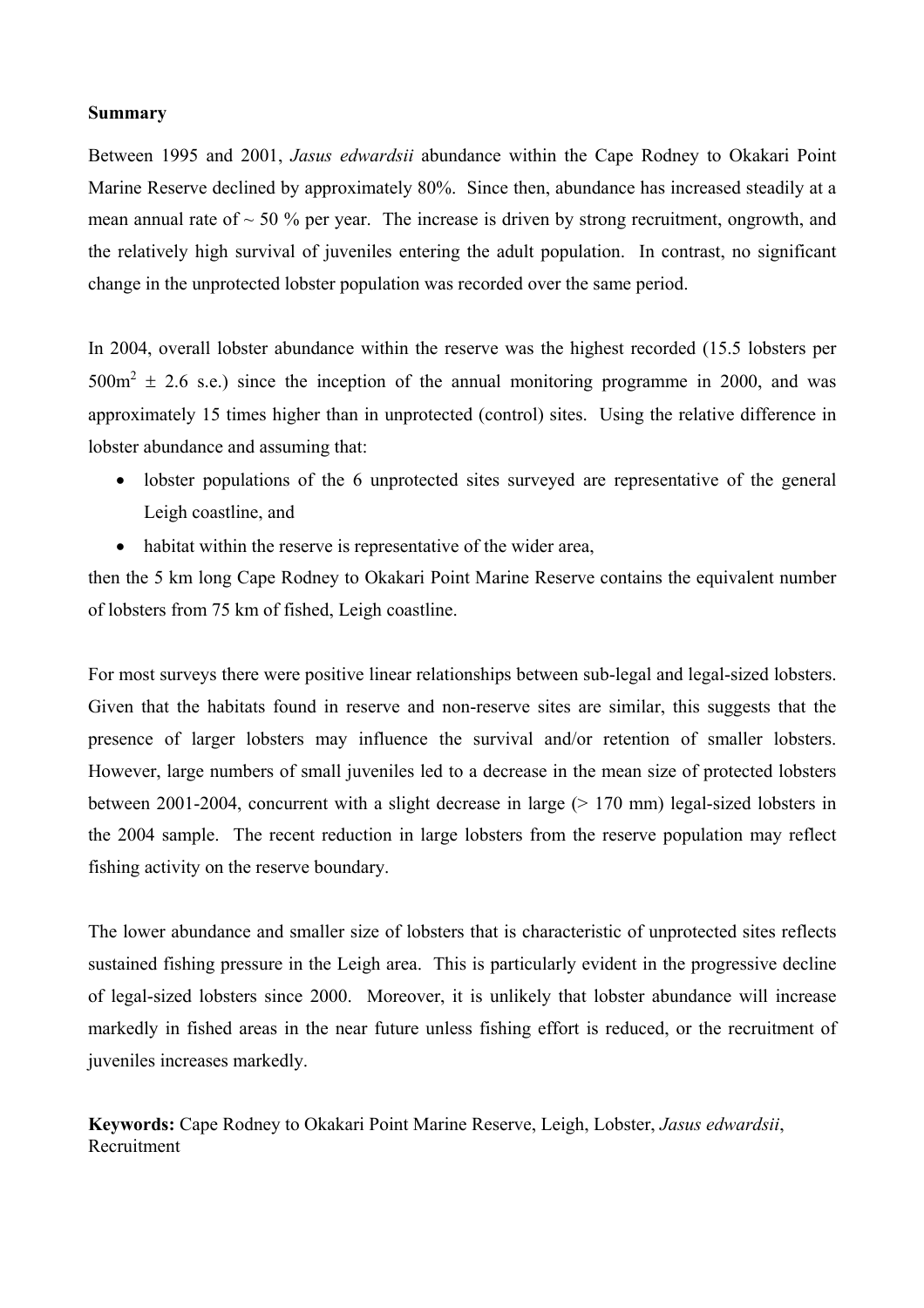#### **Introduction**

The spiny rock lobster (*Jasus edwardsii*) is an ideal species to use in exploring and promoting the benefits of marine reserves. *Jasus edwardsii* is one of the few species known to respond positively to protection in New Zealand (Cole *et al.* 1990, MacDiarmid and Breen 1993, Kelly *et al.* 2000). They have significant cultural and economic value, giving them wide public appeal and are a conspicuous and important component of the subtidal reef community. *Jasus edwardsii* are high level predators that consume a wide variety of prey including echinoids, molluscs, bivalves and crustaceans, and in turn are prey for a suite of species including octopus and a variety of fish. Recent evidence also suggests that predation by *J. edwardsii* plays a major role in structuring subtidal reef communities (Babcock *et al.* 1999, Shears and Babcock 2002, Shears and Babcock 2003).

The Cape Rodney to Okakari Point (CROP) Marine Reserve (commonly known as the Leigh Marine Reserve) is New Zealand's oldest and best known marine reserve. Prior to 2000, the only information on the state of the CROP Marine Reserve lobster population was obtained from ad hoc surveys conducted to examine specific research questions (Cole *et al*. 1990, MacDiarmid 1991, MacDiarmid and Breen 1993, Kelly *et al*. 2000, Kelly unpublished data). These surveys occurred infrequently and could not be used as a reliable means of monitoring the reserve lobster population. The Department of Conservation therefore established a formal monitoring programme for *J. edwardsii* in May 2000. The Cape Rodney to Okakari Point Marine Reserve Lobster Monitoring Programme provides the department with information on the current status of the protected lobster population, monitors trends in population parameters through time and is capable of alerting reserve managers to potential problems with the lobster population.

This report details the results of the fifth lobster survey of the CROP Marine Reserve and unprotected control sites under this programme. The methods used were standardised with those developed during previous surveys of the CROP Marine Reserve and at least 4 other protected areas, to allow broader scale generalisations about the effects of protection on lobster populations. Data from the 2000 - 2004 surveys are compared with similar data collected at Leigh in 1995 (see Babcock *et al*. 1999).

The objectives of CROP Marine Reserve Lobster Monitoring Programme are to:

• Determine the current population status of *J. edwardsii* within the CROP Marine Reserve.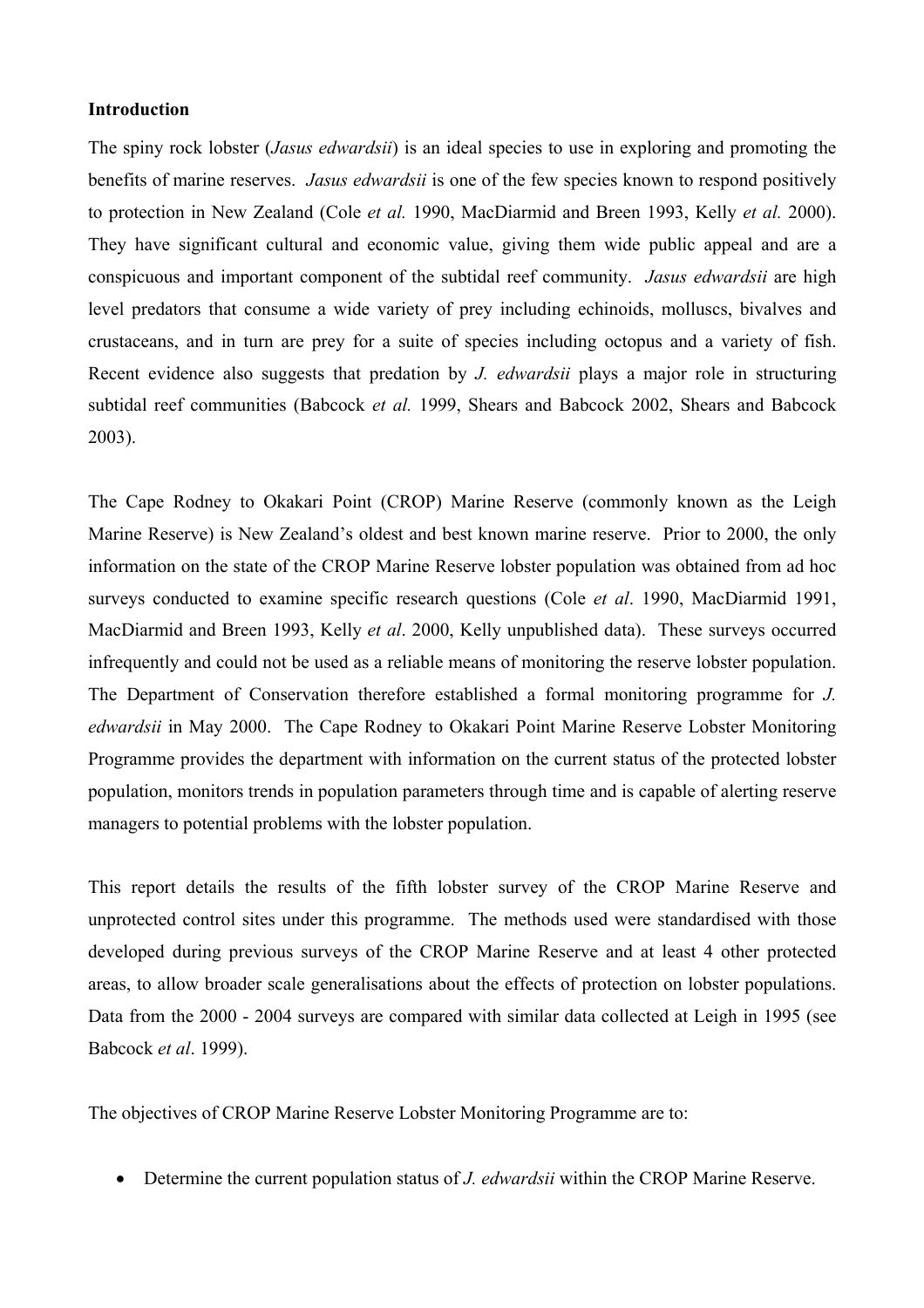- Compare lobster size and abundance within the CROP Marine Reserve with unprotected control sites.
- Compare trends in CROP Marine Reserve lobster population through time.

### **Methods**

The methods used in the Cape Rodney to Okakari Point Marine Reserve Lobster Monitoring Programme were developed during previous lobster surveys of at least five New Zealand marine protected areas (CROP, Cathedral Cove, Tuhua, Tawharanui Marine Park, and Te Angiangi).

Lobster surveys of the CROP Marine Reserve were carried out in 1995 and from 2000 to 2004. The 1995 survey included, 2 shallow (0 - 10 m) and 2 deep (>10 - 20 m) sites within the marine reserve, and 2 shallow and 2 deep unprotected control sites. Since 2000, an extra deep and shallow site has been surveyed inside and outside the marine reserve (Fig. 1). A total of three shallow and three deep sites in the reserve and control areas was considered the minimum required to meet the objectives of the program. It was chosen because:

- Previous surveys (Kelly unpublished data) indicated that the design had sufficient power to detect differences between reserve and non-reserve locations and would provide reliable estimates of lobster population parameters.
- The CROP Marine Reserve Monitoring Program could be combined with the Cathedral Cove Marine Reserve Monitoring Program to allow a cost effective means of increasing the level of replication and generality of the survey.
- The design was consistent with previous surveys and therefore allowed direct comparisons to be made with a historic data set.
- An ongoing monitoring program is more likely to be maintained if costs were minimised.

In order to eliminate seasonal effects and allow direct comparisons between surveys, monitoring is conducted in May, which coincides with *Jasus edwardsii's* mating season. Several criteria were used in site selection:

- Sites within the reserve were randomly selected from five potential shallow and deep sites.
- The control sites at Kawau were haphazardly selected from a number of possible sites in the Leigh area. Selection occurred prior to the survey with no knowledge of lobster abundance or population structure in the areas concerned.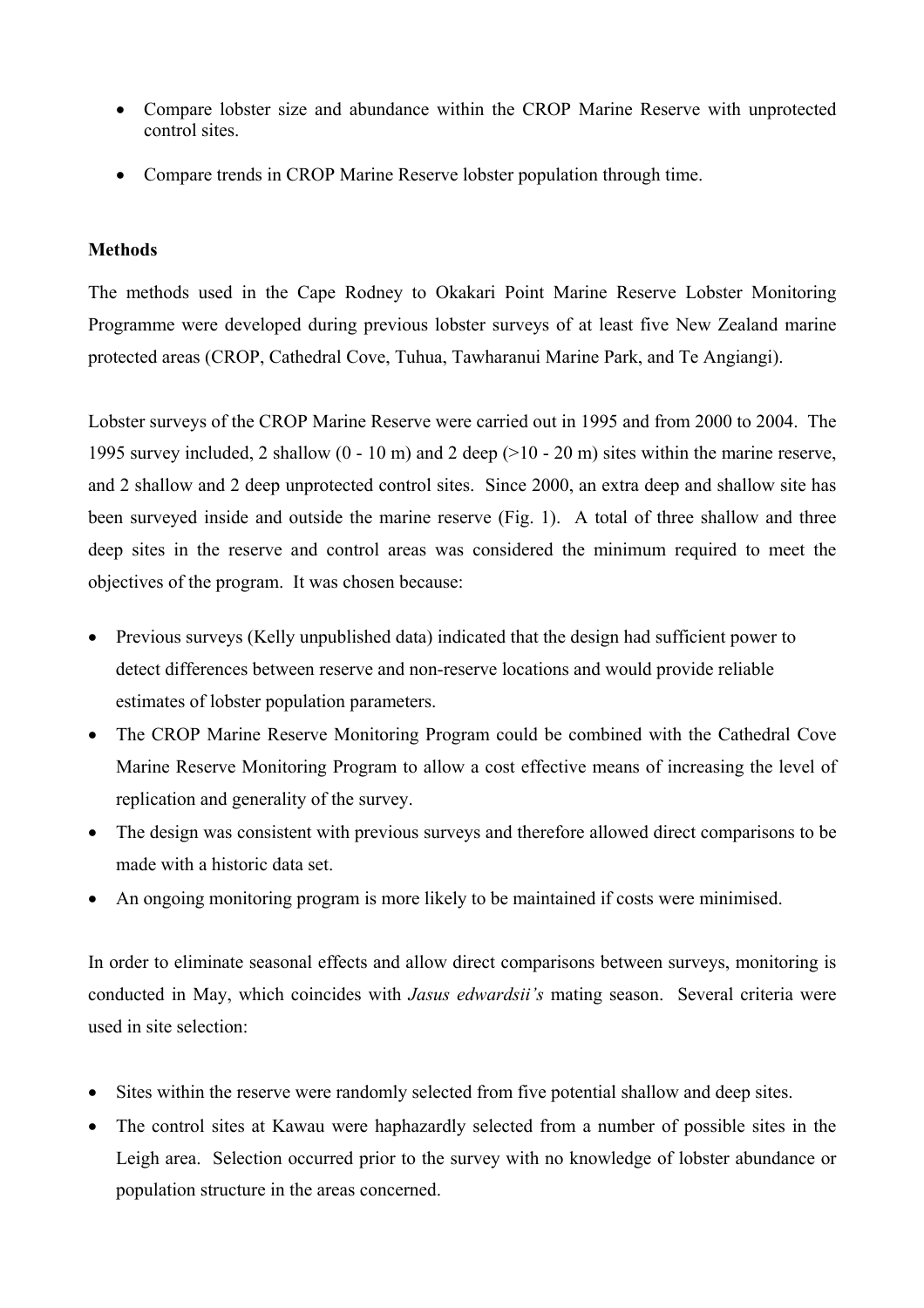- A maximum depth limit of 20 m was set to ensure repetitive, multi-day diving could be conducted safely.
- The sites contained reefs with suitable shelters for lobsters.
- The extra sites added in 2000 were randomly selected from a list of three protected and three unprotected sites.

Five, 50 m x 10 m, haphazardly placed transects were sampled within all sites. Haphazard sampling was used to ensure inter-annual samples were independent, allow data to be analysed with ANOVA techniques (which require independent samples), and provide an unbiased representation of each site (Creese and Kingsford 1989). Fixed transects were considered for the programme, but were disregarded because of the disadvantages associated with their use (see Creese and Kingsford 1998):

- They would not provide a representative sample of site populations;
- Comparisons among sites and times could not be examined using simple statistical techniques that require independent samples, such as ANOVA;
- There is uncertainty about the validity of using fixed transects in repeated measures analyses.

The size, and where possible, sex of lobsters within each transect were determined by visual estimation. The choice of the 50 m x 10 m transect and replication level was based on a pilot study conducted by MacDiarmid (1991) who compared the precision of 3 different transect sizes, 10 m x 10 m (n = 20), 25 m x 10 m (n = 8) and 50 m x 10 m (n = 4), each covering a total area of 2000 m<sup>2</sup>. All transects provided a similar level of precision. Fifty by ten meter transects were chosen for this programme because they permitted at least one transect to be completed per dive in areas of high lobster abundance and they limited the number of zero counts in areas of low lobster abundance. However, the replication level was increased from four (MacDiarmid 1991) to five transects per site, covering a total area of  $2500 \text{ m}^2$ .

Sex was determined using the dimorphic characteristics of male and female lobsters. Torches were used to aid in the sexing of lobsters and to ensure that lobsters in deep holes were not missed. All divers were required to estimate carapace length (C.L.) to within an average of 10 mm. This level of accuracy was achieved through a series of training and calibration dives where the size of individual lobsters was estimated, after which each lobster was caught by hand and measured with vernier callipers to obtain a true length measurement (Fig. 2). An analysis of covariance (ANCOVA) could not detect any significant difference between the size estimation ability of the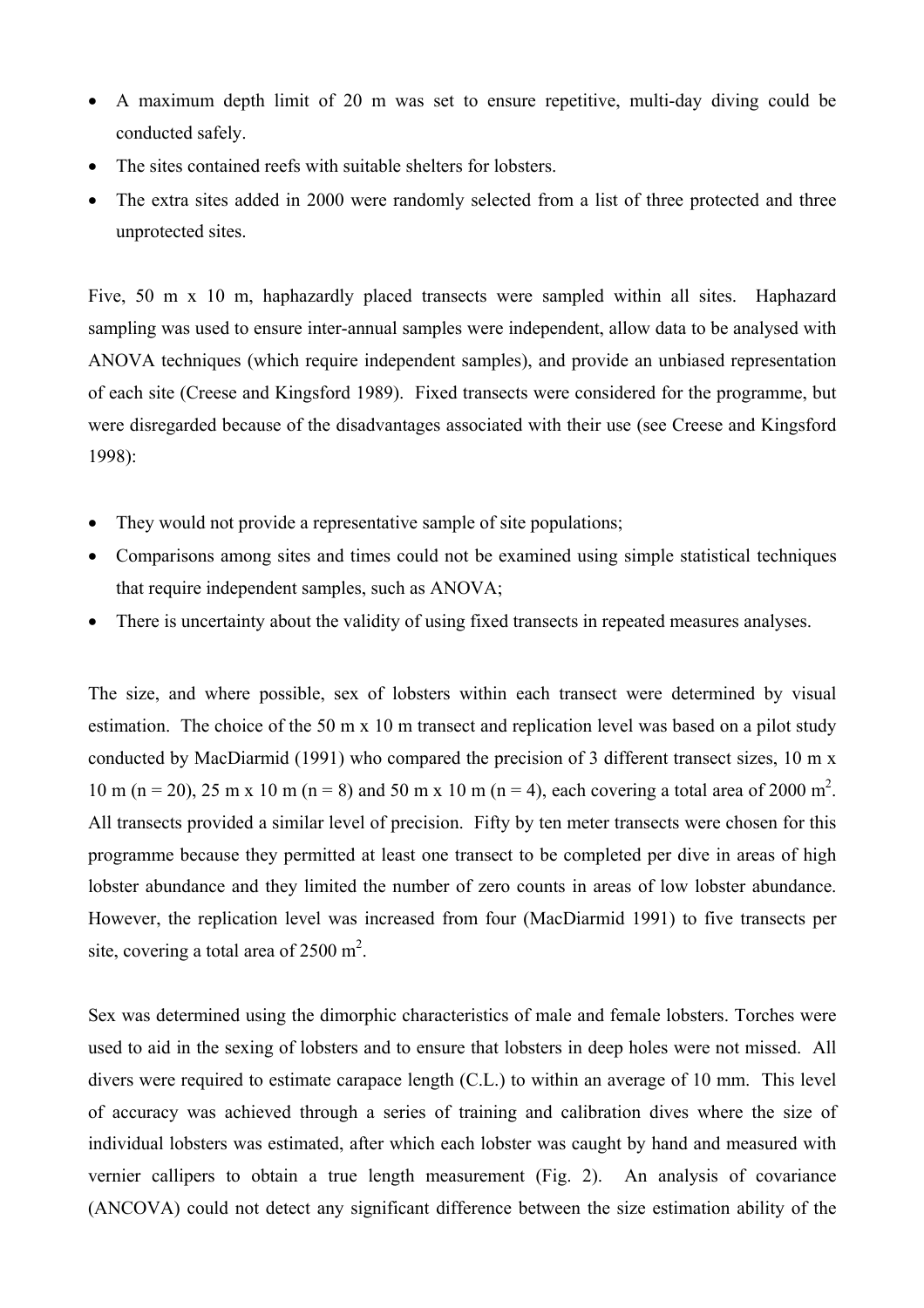two censors used in the survey ( $P = 0.690$ ). In northern New Zealand the minimum legal size limit for *J. edwardsii* occurs between 95 mm and 100 mm C.L. For the purpose of this report lobsters  $\geq$ 95 mm were therefore considered to be legal.

Fig. 1 Map of the protected and unprotected sites included in the survey. The site names have been abbreviated with the first letter indicating the depth  $(S - 0 m - 10 m, D - 10 m - 20 m)$ . Site abbreviations are as follows: DMR – Deep Martins Reef, SMR – Shallow Martins Reef, SKR – Shallow Knot Rock, STT – Shallow Table Top, DTT – Deep Table Top, DOS – Deep One Spot, SLR – Shallow Leigh Reef, DLR – Deep Leigh Reef, SSN – Shallow Slater North, DSN – Deep Slater North, SSS – Shallow Slater South, DSS – Deep Slater South.



Abundance data is presented graphically. To test for differences between surveys and reserve and non-reserve sites, data were analysed with a repeated measures generalised linear mixed model using the SAS macro GLIMMIX (Littell *et al.* 1996). The model was backfitted to a Poisson distribution and an autoregressive error structure [AR(1)] was used to account for repeated measures. In addition, ordinary least squares linear regression and correlation were used to examine changes in lobster abundance between 2001 and 2004 and the relationship between legal and sub-legal lobsters. Size data is presented graphically and lobster sizes from protected and unprotected sites in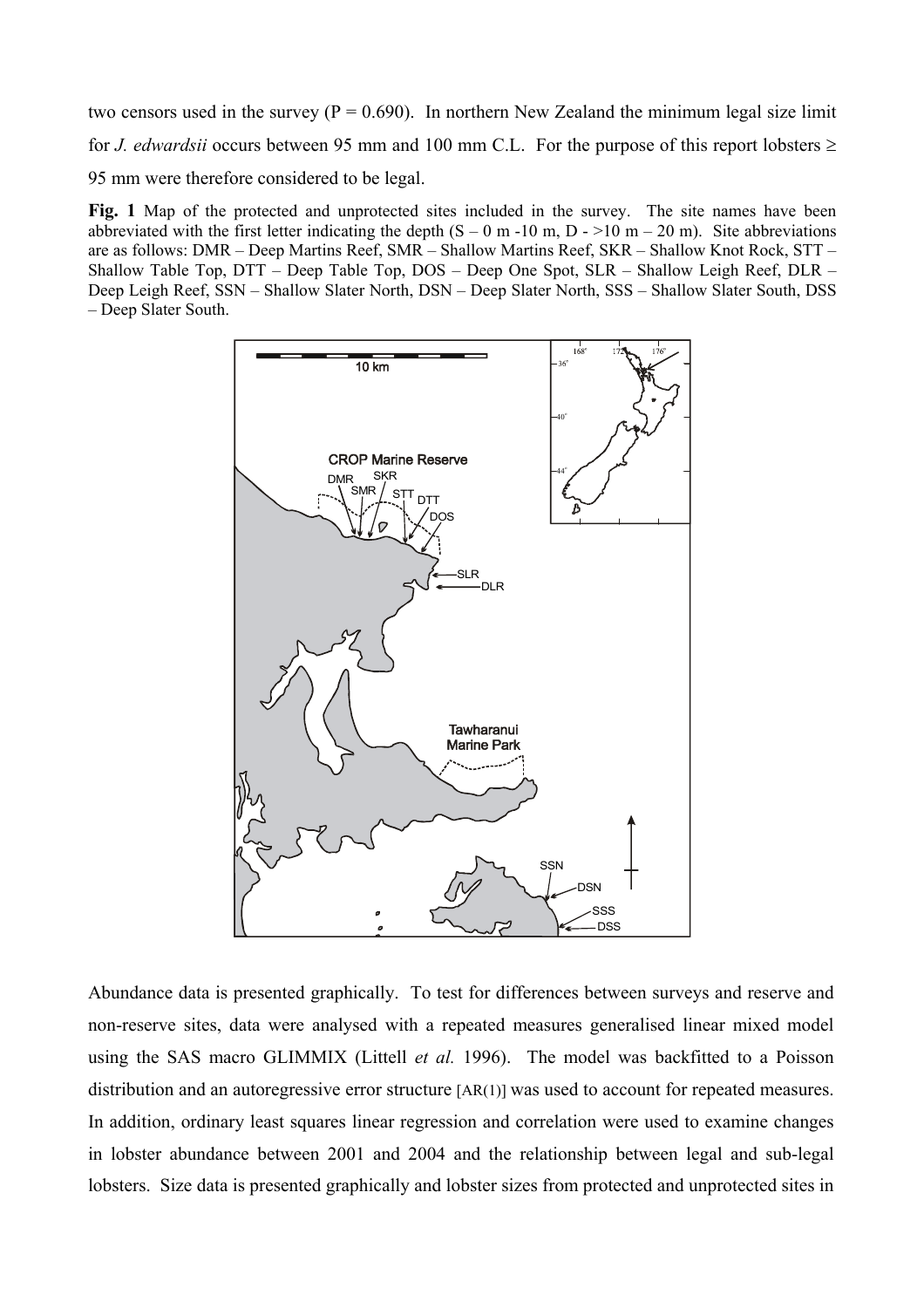2004 were pooled and analysed with a 2-tailed *t*-test. All statistical analyses were carried out using  $SAS^{\textcircled{R}}$  (1999).

**Fig. 2** Size calibration data from the three censors conducting the 2003 survey of Cape Rodney to Okakari Point Marine Reserve. Size estimates were made without the handling individual lobsters. Actual sizes were determined by capturing the lobsters and measuring with vernier callipers after the size estimates were made. The least squares regression line for the pooled estimates (+ 95% confidence intervals) is also given.



#### **Results**

#### *Lobster abundance*

In 2004, spiny lobster abundance within the Cape Rodney to Okakari Point Marine Reserve was the highest recorded since the programme began in 2000 (Fig. 3). A total of 467 *Jasus edwardsii* were counted in the reserve, whereas 32 were counted in non-reserve areas. Mean lobster abundance pooled for all reserve sites was approximately 15 lobsters per 500  $m^2$ , which is 38 % of the figure recorded in 1995. Within the reserve, the increase in lobster abundance between 2003-2004 occurred at all sites irrespective of depth (Fig. 4.), with Knot Rock (shallow) and One Spot (deep) having almost 2-fold increases relative to the previous year (Fig. 4). In contrast, mean lobster abundance at non-reserve sites in 2004 showed no obvious overall trend, being similar to previous surveys at around 1 lobster per 500m<sup>2</sup> and ~ 10 % of 1995 levels (Fig's 3 & 4).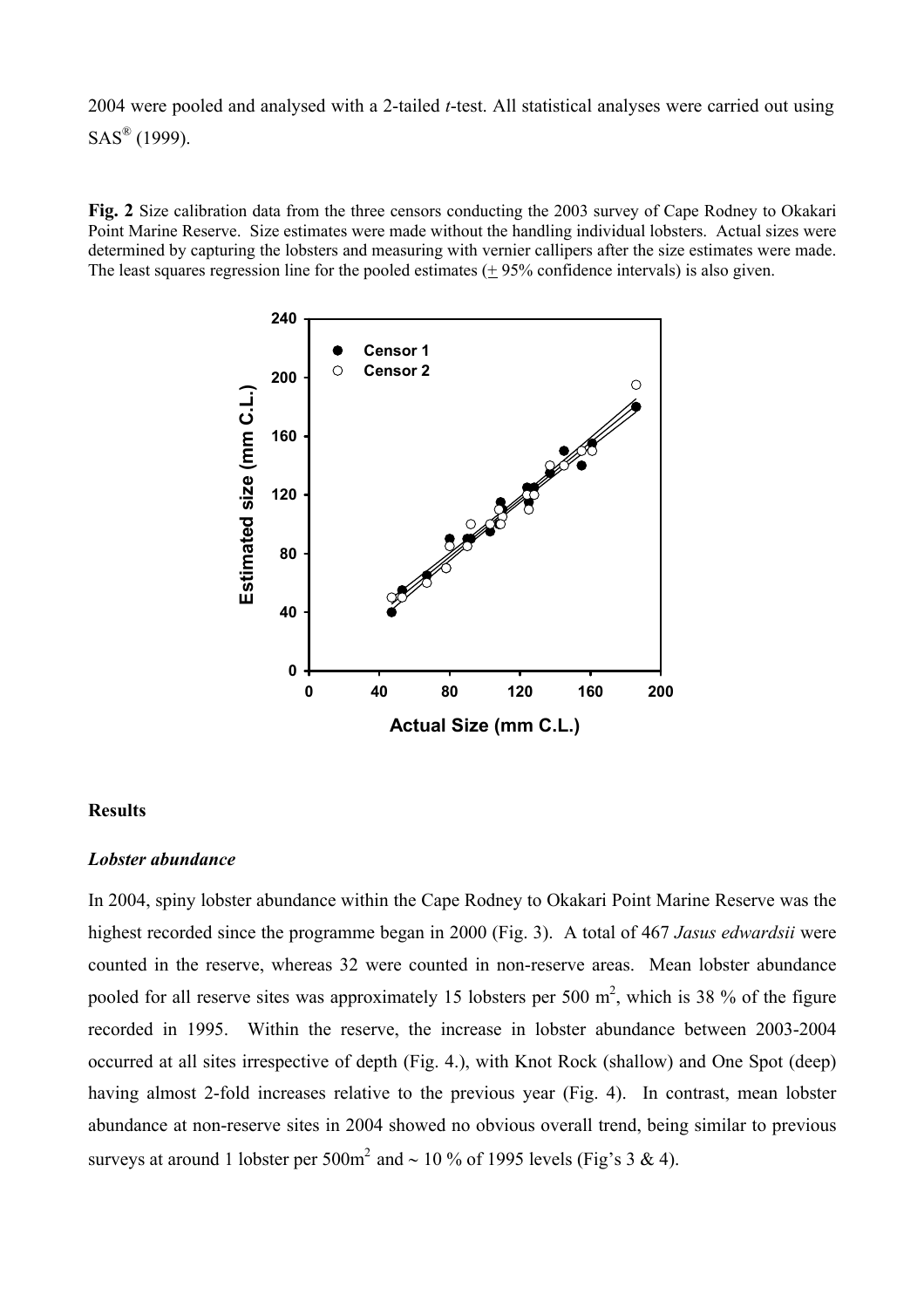Within the reserve, abundance increased linearly between 2001 and 2004 (Fig. 5). The increase was statistically different from zero ( $P < 0.05$ ,  $r^2 = 0.97$ ), with the rate of increase equivalent to around 50 % per annum. No significant relationship was detected between lobster abundance and time for non-reserve populations ( $P = 0.388$ ,  $r^2 = 0.37$ ). Further analysis of temporal data (2000-2004) using a repeated measures mixed model detected a significant difference in abundance between reserve and non-reserve sites (status) ( $P < 0.001$ ). There was no significant difference among surveys (years) (P = 0.650) and no significant interaction was detected between status and year (P = 0.845).

#### *Lobster sex and size*

Consistent with previous surveys, the mean size of lobsters was significantly higher inside the CROP reserve than outside  $(P < 0.001 - 2$ -tailed *t*-test) (Fig. 6). This difference reflects a higher proportion of legal-sized lobsters within the protected population. Seventy percent of the lobsters that were estimated for size (n = 286) were of legal size (i.e.,  $\geq$  95 mm C.L.) inside the marine reserve compared to 46 % ( $n = 12$ ) outside. Despite this difference, the mean size of lobsters has consistantly decreased in both reserve and non-reserve populations since 2000 (Fig. 6) due to increases in the number of sub-legal lobsters and loss of larger lobsters from the population.

Size frequency histograms and abundance plots (Fig's  $7 \& 8$ ) indicate that recruitment has been reasonably good over the last three years, with a strong pulse occurring in 2004 (Fig. 7). A slightly lower frequency of large lobsters  $> 170$  mm C.L., potentially related to fishing activity, also contributed to the reduction in the mean size of protected lobsters in 2004. Similarly, sporadic small-scale recruitment events and the persistent decline of legal-sized lobsters (Fig's 7 & 8) appear to be responsible for a decline in the mean size of unprotected lobster. Analysis of temporal data suggested that sub-legal and legal lobster abundance within the reserve were positively associated (Fig. 9), although the strength of the relationship was variable.

The sex ratio of lobsters within the reserve population remains consistent with previous surveys (2002-2003), i.e., male and female lobsters occur in similar numbers. In 2004 there was a slight shift in bias from females to males in the non-reserve population (Fig. 10), although, the biological significance of this change should be viewed with caution given the low number of lobsters that were sexed  $(n = 13)$ .

Fig. 3 Mean abundance (per  $500m^2$ ) of *Jasus edwardsii* ( $\pm$  s.e.) pooled from sites inside and outside the CROP Marine Reserve in 1995 and 2000 to 2004.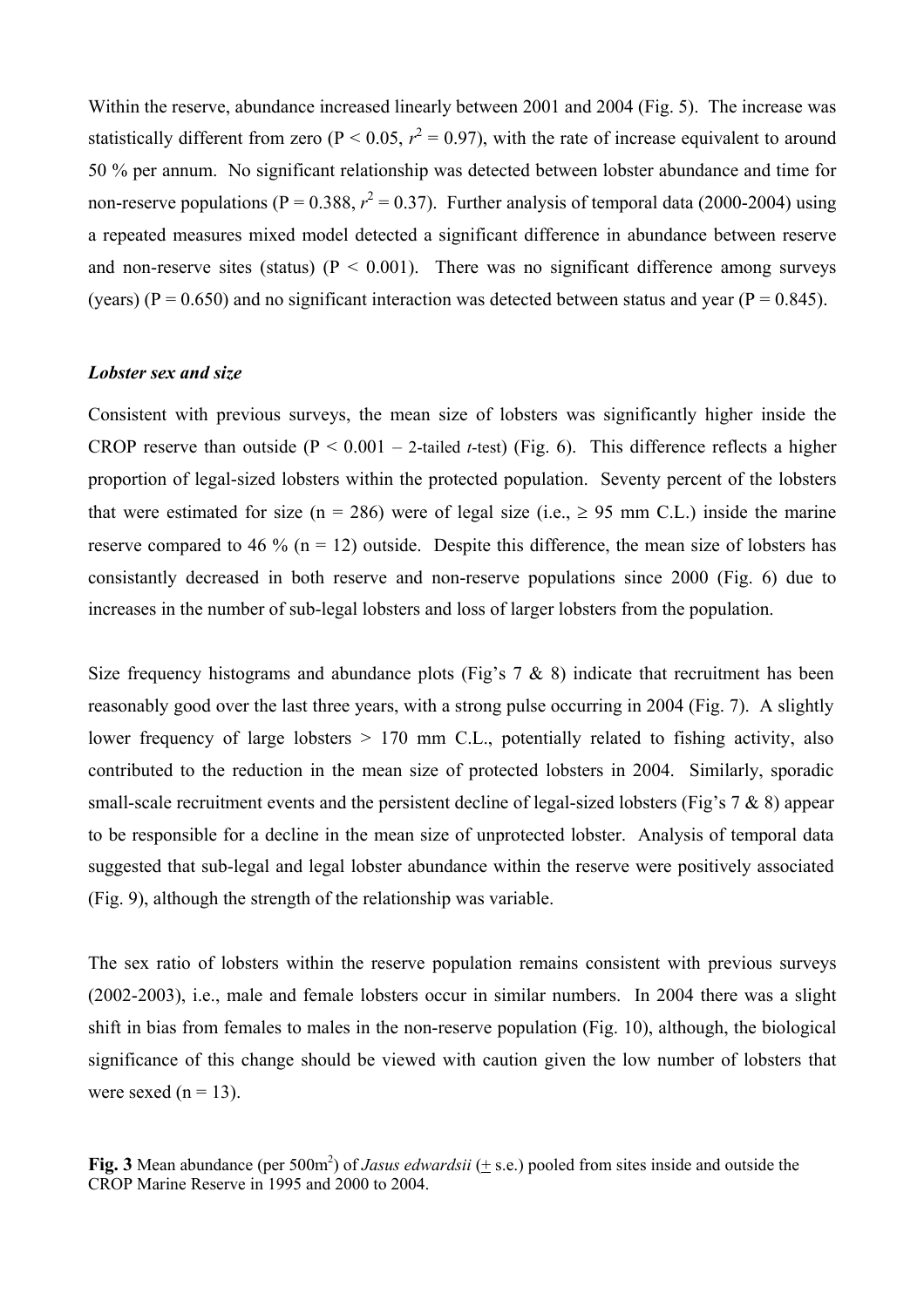

Fig. 4 Mean abundance of *Jasus edwardsii* ( $\pm$  s.e.) recorded during lobster surveys of the Cape Rodney to Okakari Point Marine Reserve and unprotected control sites. Sites marked \* were not surveyed in 1995. Refer to Fig**.** 1 for the location and abbreviations of each site.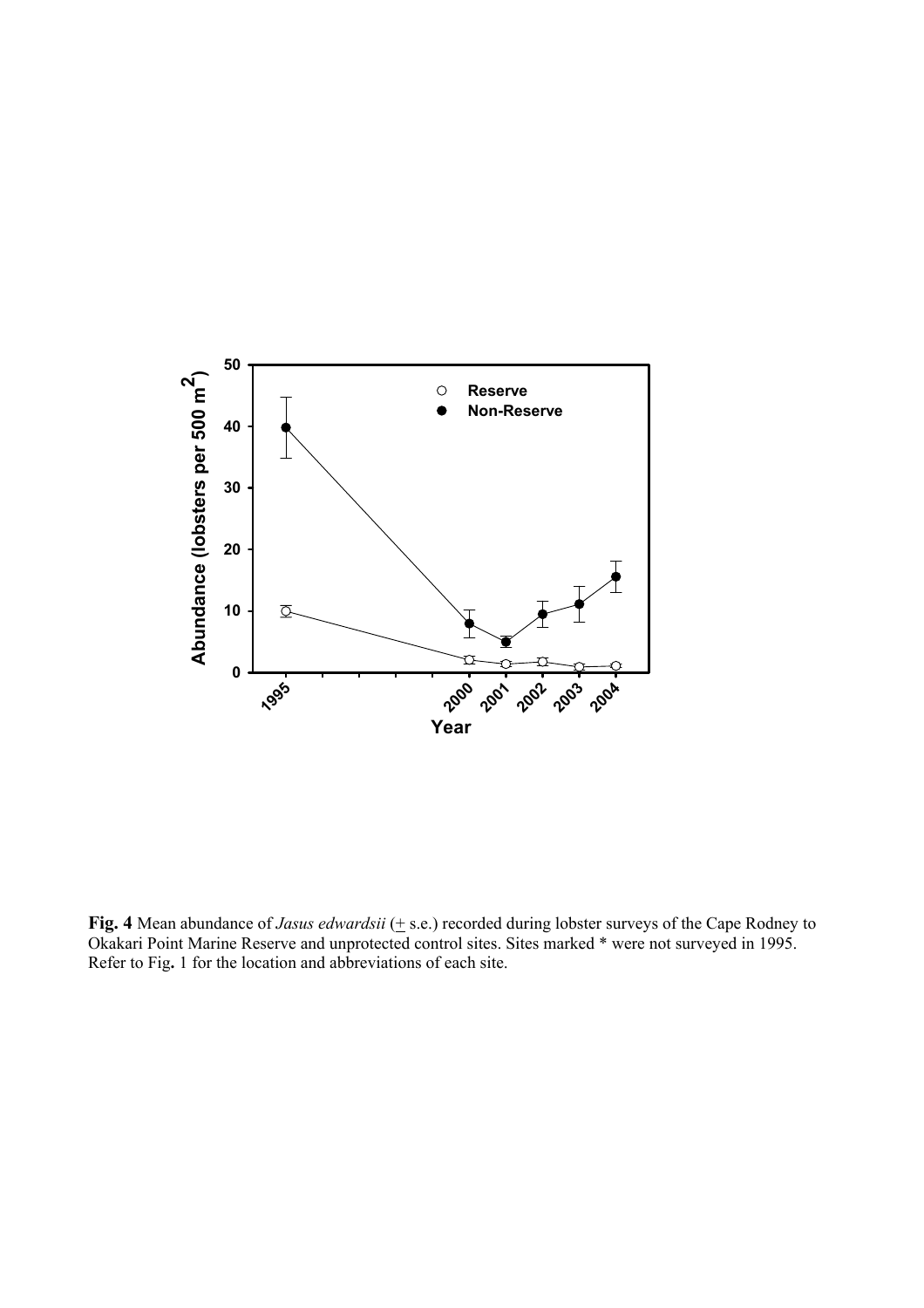

**Fig. 5** Relationship between mean abundance (per 500  $m^2 \pm s.e.$ ) and time (year) for *Jasus edwardsii* within the Cape Rodney to Okakari Point Marine Reserve and non-reserve control areas from 2001 to 2004. Lines represent best-fit linear regressions.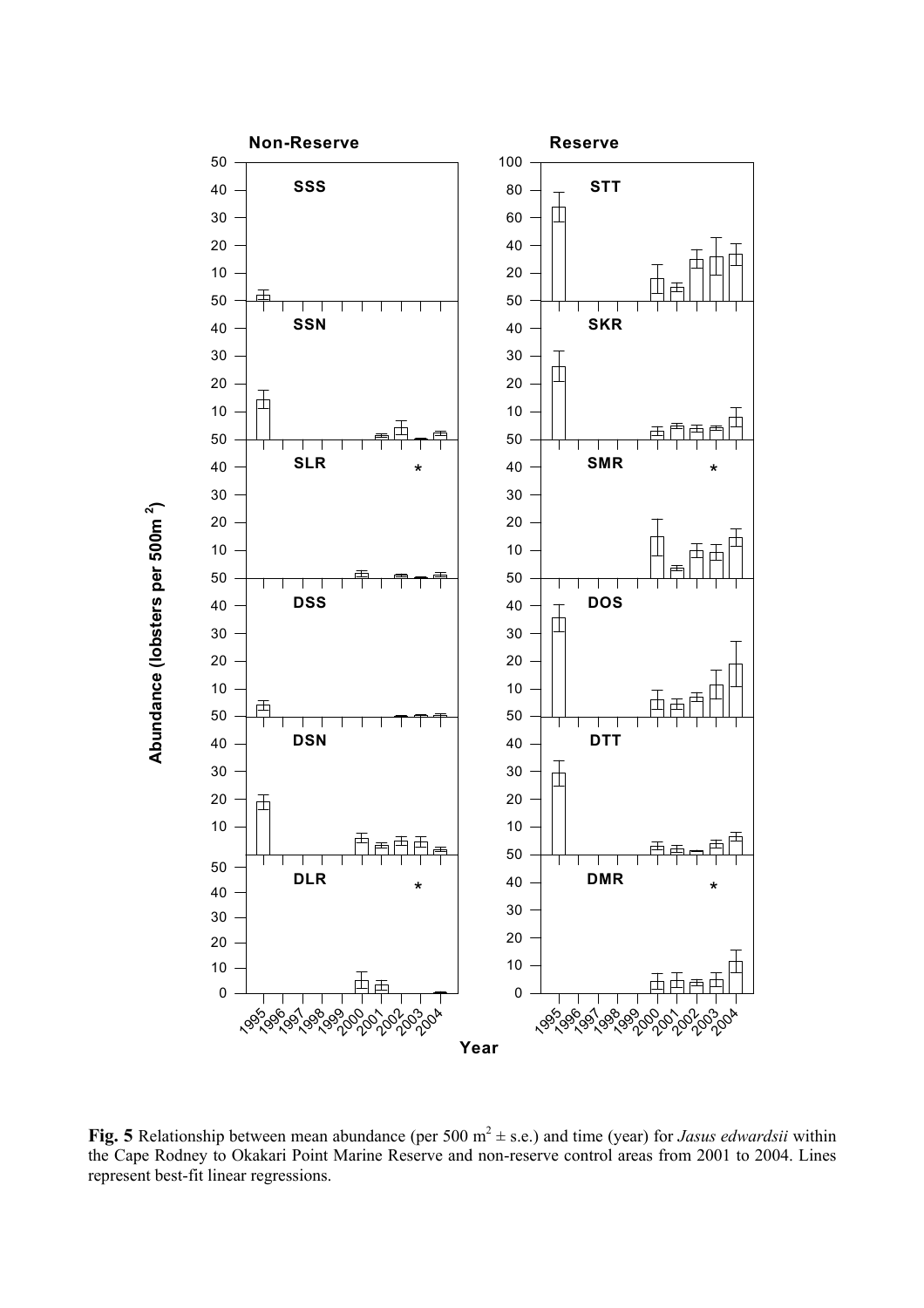

Fig. 6 Changes in the mean size of *Jasus edwardsii* (+ 95 % C.I.) within the Cape Rodney to Okakari Point Marine Reserve and non-reserve control sites between 1995 and 2004.



**Fig. 7**  Size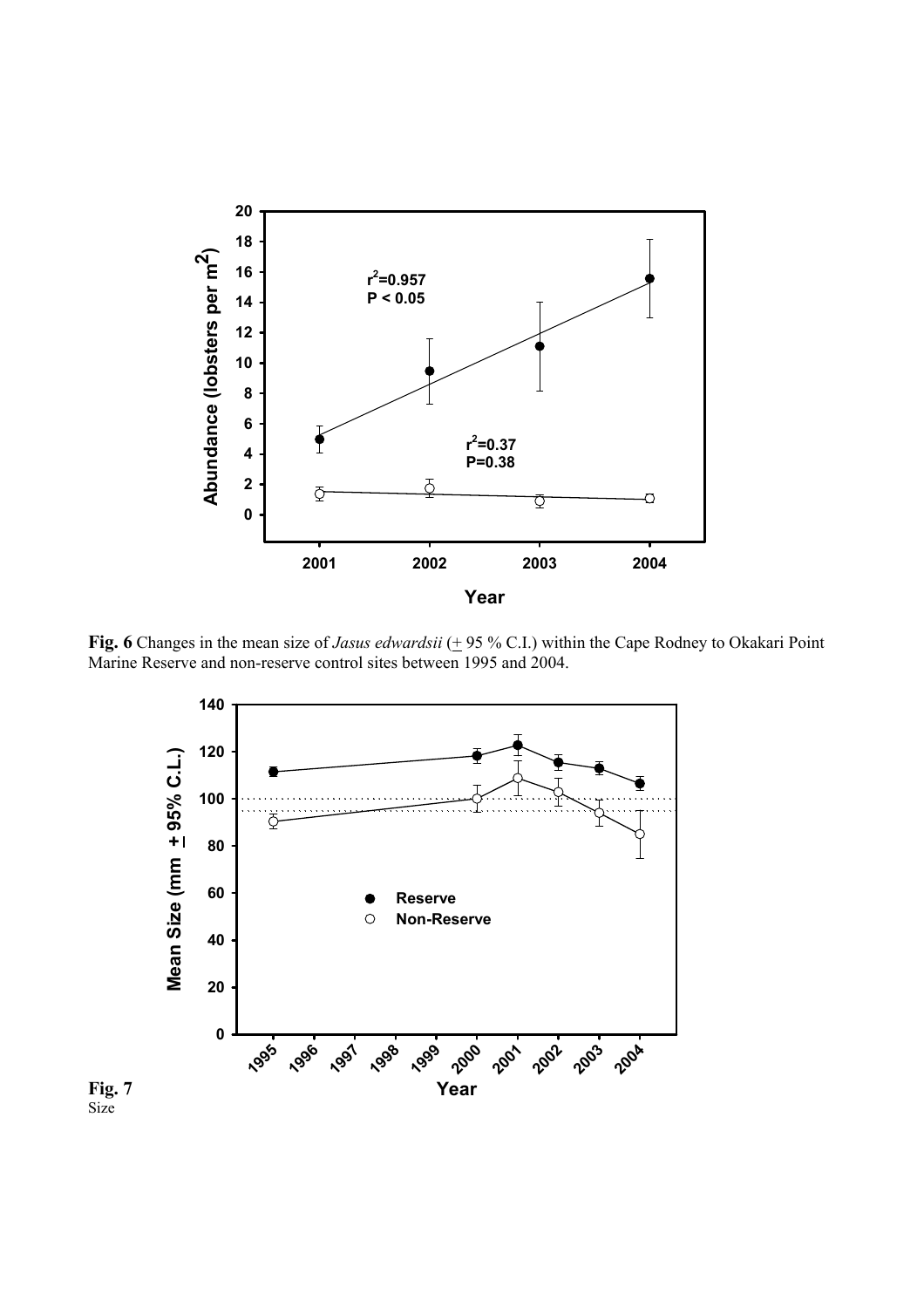

**Number of Lobsters**

frequency histograms of *Jasus edwardsii* from the Cape Rodney to Okakari Point Marine Reserve and non-reserve control areas from 2000 to 2004. The dashed line denotes the division between legal and sub-legal lobsters.

**Fig. 8** Mean abundance (+ s.e.) of juvenile (carapace length < 95 mm) and legal *Jasus edwardsii* (carapace length ≥ 95 mm) within the Cape Rodney to Okakari Point Marine Reserve and non-reserve control sites between 1995 and 2004. Note: *y* axis scale differs between plots.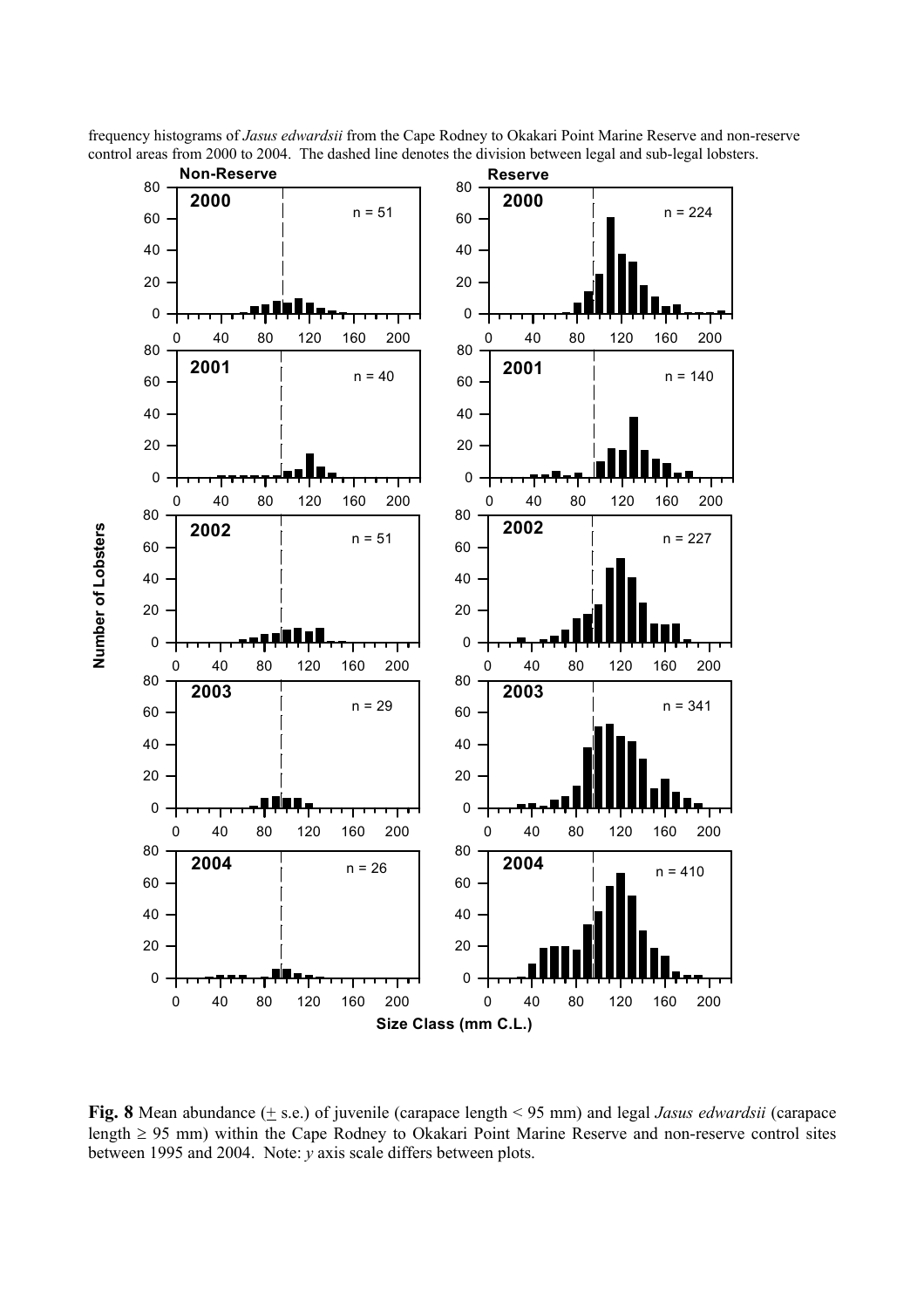

**Fig. 9** Relationship between legal and sub-legal *Jasus edwardsii* abundance for individual transects surveyed within the cape Rodney to Okakari Point Marine Reserve between 1995-2004. Note: Only transects in which both adults and juveniles co-occurred have been analysed. A plot for 2001 has not been included due to a lack of any relationship between legal and sub-legal lobsters.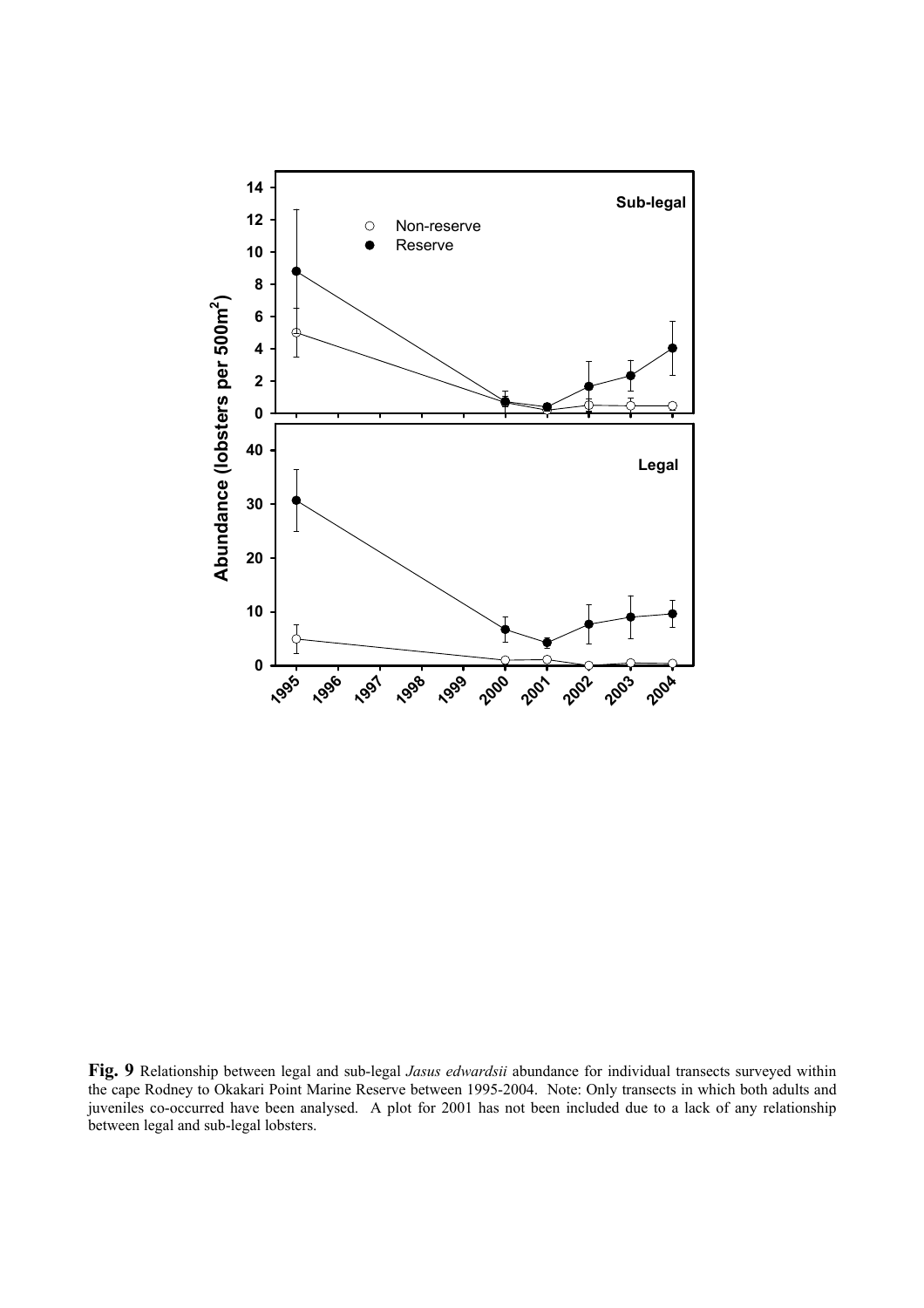

Fig. 10 Sex ratios (% female) of lobsters within the Cape Rodney to Okakari Point Marine Reserve and nonreserve control sites between 1995 and 2004. Sample sizes for the estimates are given.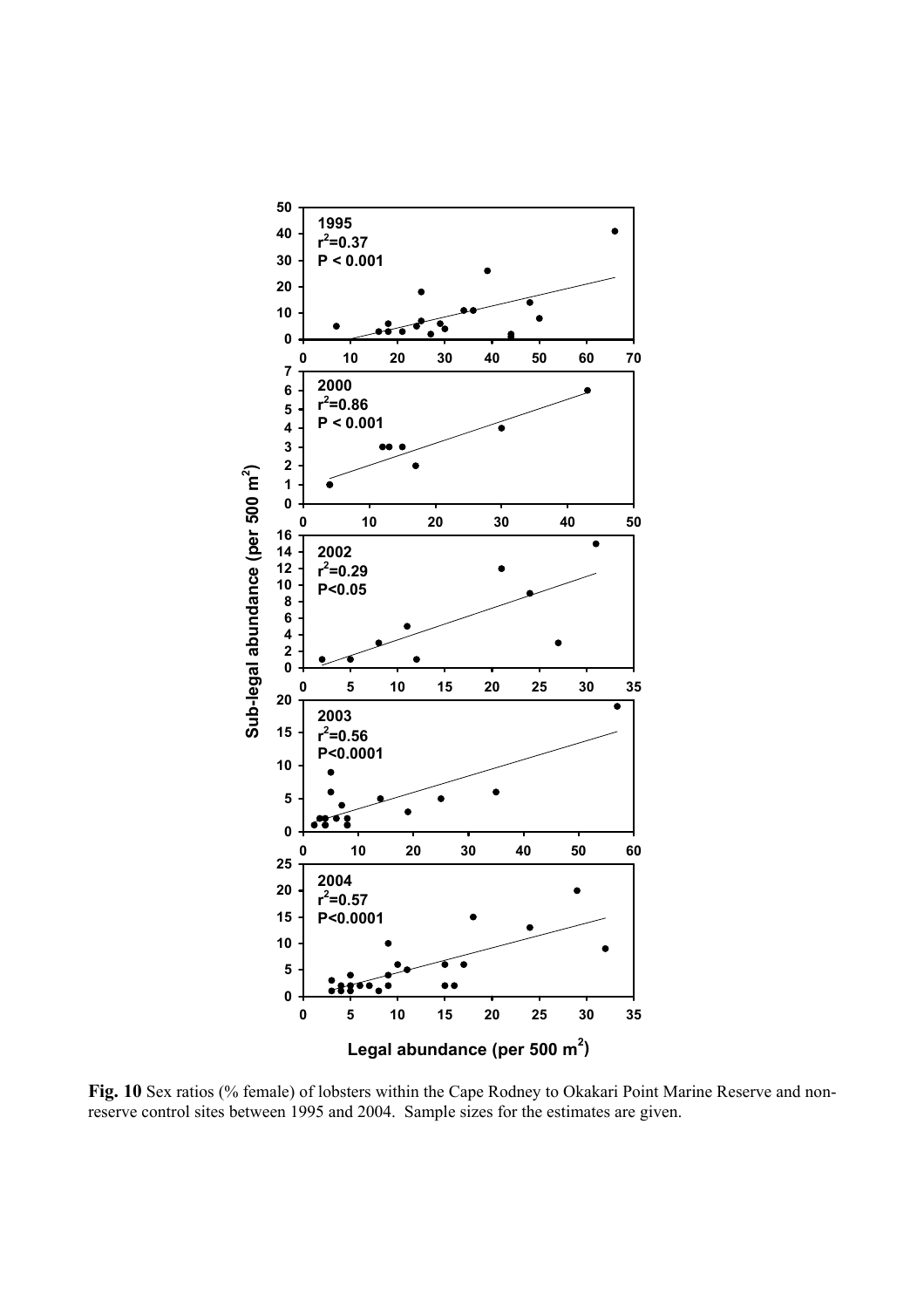

#### **Discussion**

The lobster population of the Cape Rodney to Okakari Point Marine Reserve is steadily recovering from a major decline in abundance between 1995 and 2001. Population increases are being driven by recruitment, the ongrowth of juveniles and subsequent increases in the number of legal sized lobsters. The most recent survey recorded increases at all sites within the reserve, whereas in previous surveys, recovery was patchier with large increases occurring at only one or two sites. Relatively weak recruitment pulses have also occurred in non-reserve areas, although unprotected lobster abundance remains at very low levels. For the larger size classes this is most likely attributable to fishing activity, which has increased in the area over recent years (Dave Fisher personal communication in 2003), and is noticeable in the progressive decline of legal-sized lobsters in the fished population since 2000.

The reason for the low number of recruits in unprotected sites is unknown. Recruitment strength in the CROP and Cathedral Cove marine reserves tends to be correlated, which suggests that recruitment events in northeastern New Zealand occur on the scale of 10s – 100s of km. Habitats differ little between the reserve and non-reserve sites surveyed at Leigh, so habitat related differences are unlikely to explain the difference in juvenile abundance. Furthermore, similar patterns have been recorded inside and outside the Cathedral Cove Marine Reserve, Tonga Island marine reserve (Davidson *et al.* 2002) and in Tasmanian marine reserves (Edgar and Barrett 1999). The positive linear relationship between legal and sub-legal lobster abundance within the marine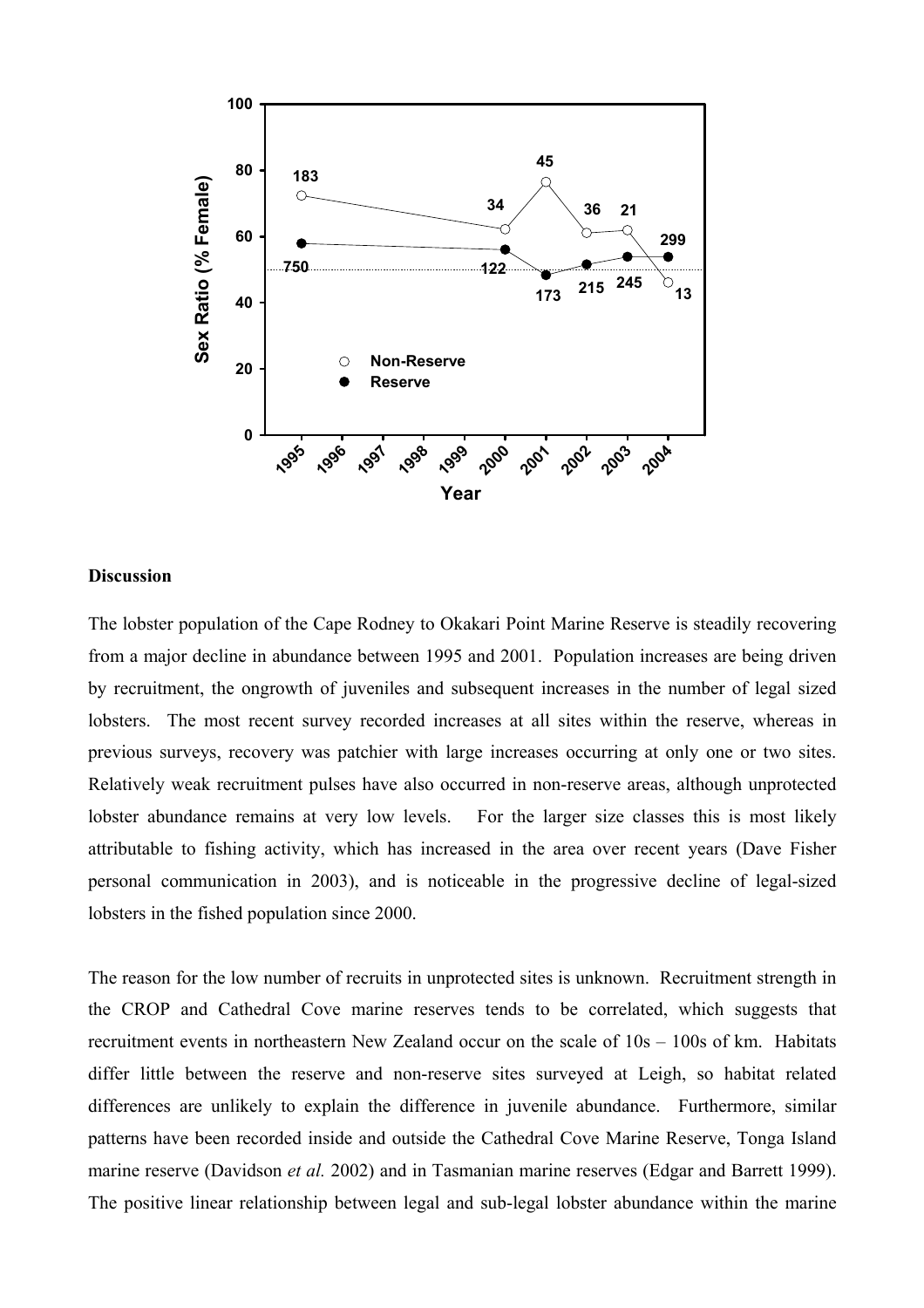reserve, which was apparent for most surveys, provides some evidence that smaller lobsters may prefer to settle and/or aggregate in areas where large lobsters are abundant. Alternatively, greater numbers of lobsters settling in low abundance areas may be lost to predation, due to a lack of mutual protection provided by conspecifics (Butler *et al.* 1999).

Due to seasonal offshore movements of *J. edwardsii* associated with moulting, reproduction and feeding, the reserve population is also vulnerable to fishing at various times of the year (Kelly 2001). The slight decline of large lobsters (> 170mm C.L.) within the reserve population in the current survey may be related to fishing activity concentrated at the reserve boundary and/or in areas where *J. edwardsii* aggregate (Kelly and MacDairmid 2003).

Using the relative difference in lobster abundance between reserve and non-reserve areas and assuming lobster populations of the 6 unprotected sites surveyed are representative of the general Leigh coastline, and habitat within the reserve is representative of the wider area, then the 5 km long Cape Rodney to Okakari Point Marine Reserve contains the equivalent number of lobsters from 75 km of fished coastline. This clearly illustrates the effectiveness of reserve protection, but it is also raises management concerns, because the temptation to poach lobsters from the reserve is likely to increase as the disparity between reserve and non-reserve populations increases.

#### **Recommendations**

- Annual monitoring of the CROP Marine Reserve should continue over consecutive years to:
- 1) Determine the natural variability in the resident lobster population.
- 2) Detect shifts in the size and abundance that cannot be attributed to natural variability.
- 3) Determine recovery dynamics and the frequency of recruitment pulses within sample populations.
- The methodologies used in the Cape Rodney to Okakari Point Marine Reserve Lobster Monitoring Programme are allowing the objectives to be met and should be retained in future surveys to ensure consistency and permit direct comparisons with other studies. The addition of Tawharanui Marine Park into the monitoring programme would also provide worthwhile information on lobster population changes in a nearby protected area and enhance spatial resolution. This data, together with that from the Cathedral Cove Marine Reserve would be invaluable for interpreting changes in the Cape Rodney to Okakari Point Marine Reserve lobster population.